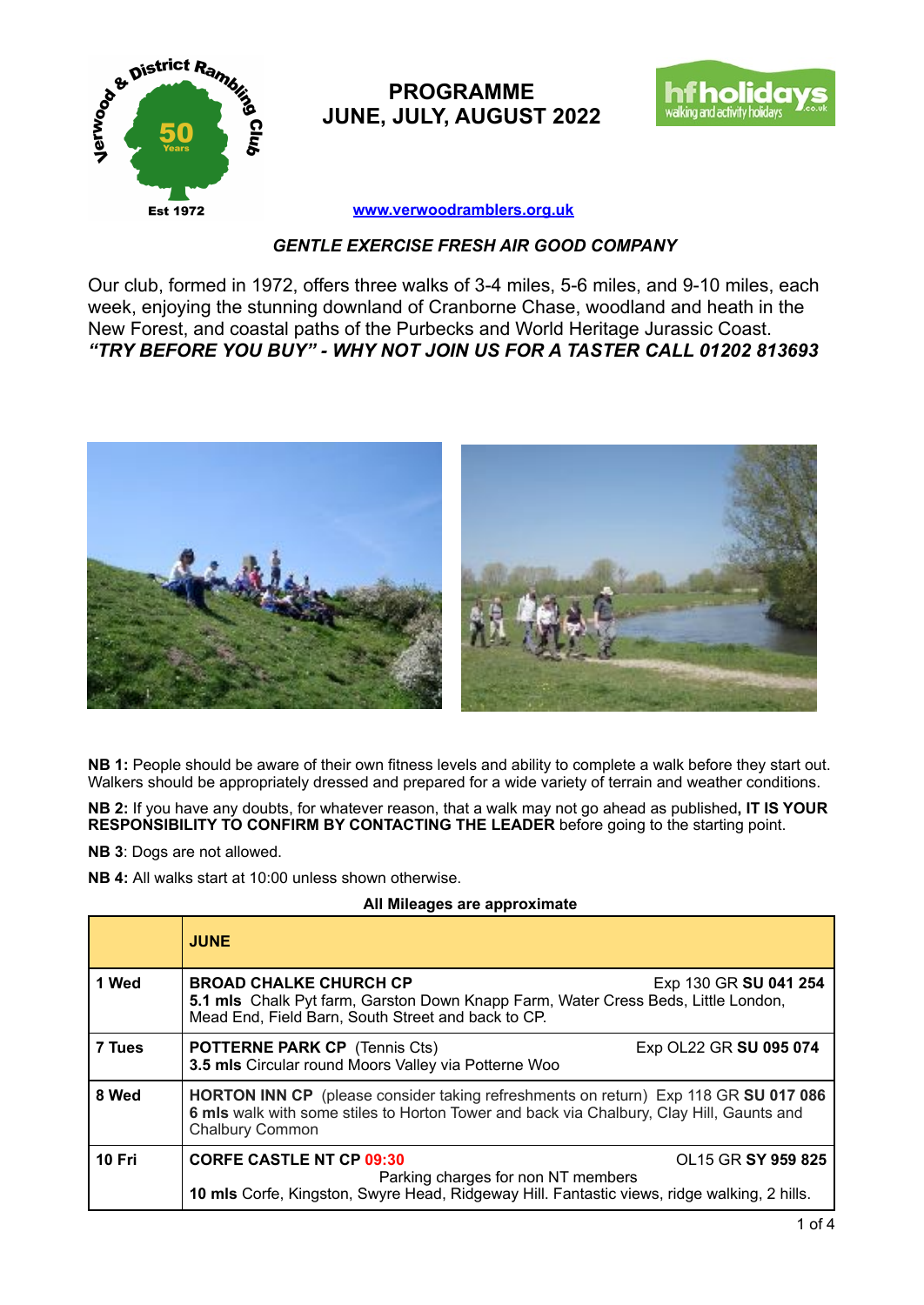| 14 Tues | Exp OL22 GR SZ 157 915<br><b>SOLENT MEADS CP, Hengistbury Head.</b><br>Front 2 sections of car park free for 3 hrs, other sections are golf club only. Some on-road<br>free parking nearby, but do check the time limit.<br>3.5 mls Circular coastal walk.                                                                                                                                                |
|---------|-----------------------------------------------------------------------------------------------------------------------------------------------------------------------------------------------------------------------------------------------------------------------------------------------------------------------------------------------------------------------------------------------------------|
| 15 Wed  | <b>PAMPHILL CP</b><br>Exp 118 GR ST 990 007<br>5.5 mls Kingston Lacy Estate, Lodge Farm, High Wood, Sweetbrier Drove. Tracks and<br>droves, possible mud after rain.                                                                                                                                                                                                                                      |
| 17 Fri  | Jubilee Trail walk from Stoke Abbot to Toller Porcorum 10 mls.                                                                                                                                                                                                                                                                                                                                            |
| 19 Sun  | <b>WALK NOT SUBMITTED</b>                                                                                                                                                                                                                                                                                                                                                                                 |
| 21 Tues | <b>GODSHILL C.P.</b> (Overflow CP available across road)<br>Exp OL22 GR. SU 177 161<br>3.5 mls Godshill Inclosure, Castle Hill, Woodgreen. Forest tracks (could be muddy), country<br>roads, 2 stiles.                                                                                                                                                                                                    |
| 22 Wed  | <b>CRANBORNE GARDEN CTR (at top end)</b><br>Exp 118 GR SU 056 132<br>Please consider a drink and/or snack on return<br>5.4 mls Skirting Castle Wood along Mill Lane to Whitehouse Farm, Bratch Copse, Churchill<br>Drove, Holwell Farm, Cranborne.                                                                                                                                                        |
| 25 Sat  | <b>WORTH MATRAVERS CP</b><br>Exp OL15 GR SY 974 776<br>(on the right as you approach the village - £2.00 voluntary donation)<br>9.4 mls strenuous walk from Worth Matravers along the South Coast path to Durlston Head<br>and returning via the Priest's Way                                                                                                                                             |
| 28 Tues | <b>WHITESHEET HILL CP</b><br>Exp 118 GR SU 048 036<br>3.5 mls Circular walk around Holt Heath.                                                                                                                                                                                                                                                                                                            |
| 29 Wed  | THE NEW WIMBORNE TOWN FOOTBALL CLUB CP<br>Exp 118 GR SZ 027 995<br>off Parminter Drive (off Leigh Road) Wimborne BH21 2FU<br>6 mls through new and old Wimborne, west along the River Stour to the Eye Bridge<br>returning along the Stour Valley Way. Refreshments and toilets available in the football<br>clubhouse afterwards. No hills, five stiles.                                                 |
|         | <b>JULY</b>                                                                                                                                                                                                                                                                                                                                                                                               |
| 1 Fri   | Jubilee Trail walk from Toller Porcorum to Smitten Corner (nr Hardy Monument) 9.5 mls                                                                                                                                                                                                                                                                                                                     |
| 3 Sun   | <b>AMESBURY RECREATION GROUND.</b> near River Avon.<br>Exp 130 GR SU 149 411<br><b>What3words: pointer.outcasts.wishes</b><br>8 mls. Riverside & countryside circular walk through the Woodford Valley, following River<br>Avon to Normanton and via Springbottom and Great Durnford.                                                                                                                     |
| 5 Tues  | THE ANGEL PUBLIC HOUSE CP Longham<br>Exp OL22 GR SZ 068 992<br>(Car Share if possible and park well away from PH entrance)<br>3.6 mls Belle Vue, Ferndown & Stour Trail, Dudsbury, Longham Resevoirs, 2 or 3 stiles                                                                                                                                                                                       |
| 6 Wed   | <b>CANFORD HEATH</b> Meet at Asda Car Park<br>Exp OL 22 GR SZ 024 946<br>5 mls Loop round Canford Heath via Longfield Drive, Canford Park and Knighton Heath.<br>Some inclines.                                                                                                                                                                                                                           |
| 9 Sat   | <b>WALK NOT SUBMITTED</b>                                                                                                                                                                                                                                                                                                                                                                                 |
| 12 Tues | <b>CANFORD HEATH</b> Meet at Asda Car Park<br>Exp OL 22 GR SZ 024 946<br>3.5 mls Loop round Canford Heath. Some inclines.                                                                                                                                                                                                                                                                                 |
| 13 Wed  | <b>JANESMOOR POND CP</b> choice of two walks<br>Exp OL22 GR SU 247 135<br>All members are invited to join us for a pond-side picnic lunch afterwards (est. 12:15)<br>5.3 mls around North Bentley Inclosure over Fritham Plain, down to Holly Hatch Cottage and<br>the adjacent Inclosure, past Cadman's Pool and back across Janesmoor Plain<br>3 mls circular around North and South Bentley Inclosures |
| 15 Fri  | Jubilee Trail walk from Smitten Corner (nr Hardy Monument) to West Knighton 10.5 mls.                                                                                                                                                                                                                                                                                                                     |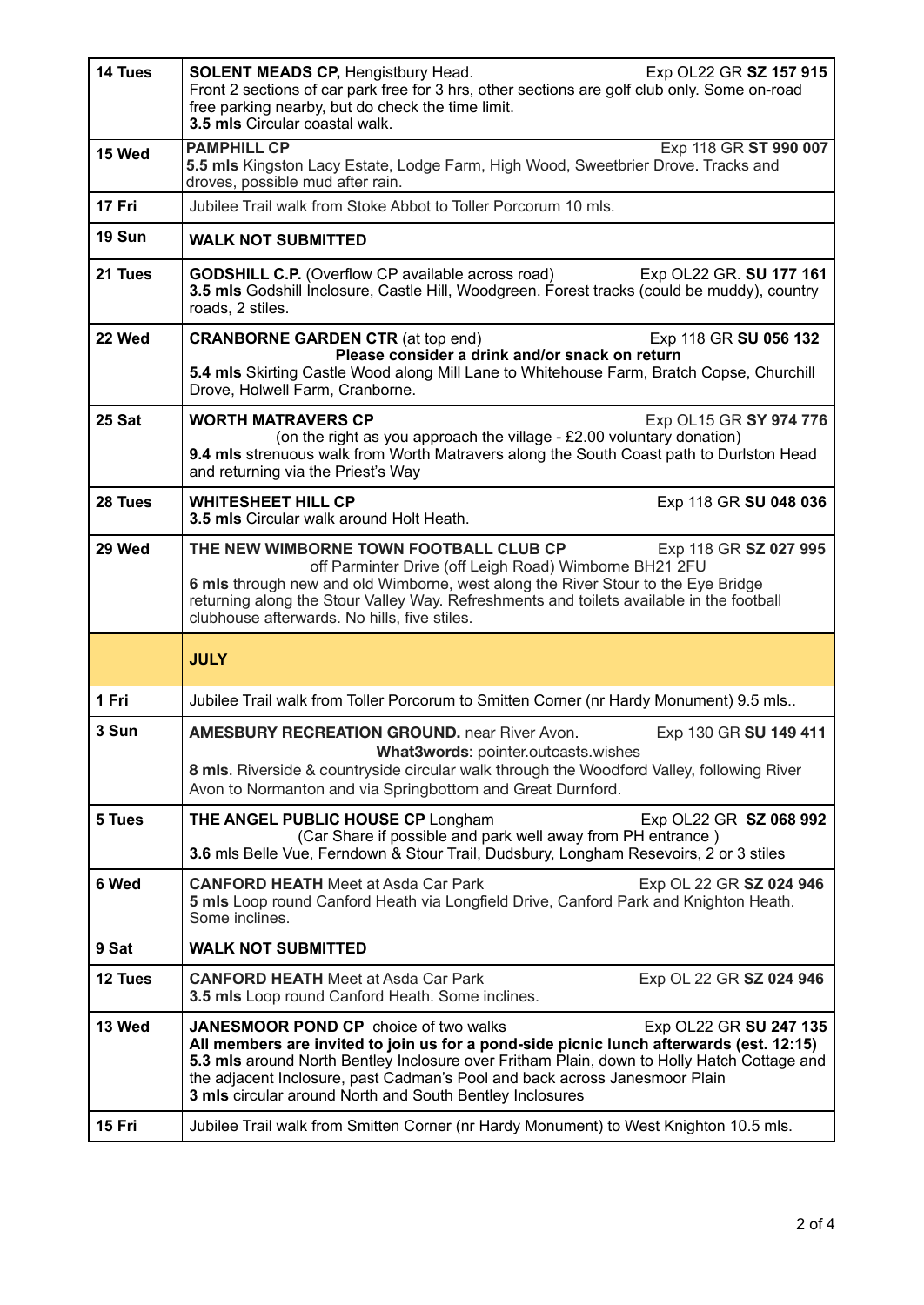| 17 Sun        | <b>BANKES ARMS PH</b> meet outside pub<br>Exp OL15 GR SZ 038 825<br>Park in adjacent NT South Beach Car Park £5 per day non members.<br>10 mls over Godlingston Heath and Hill then a very steep, very strenuous, lung busting<br>climb up a significant flight of stone steps to The Obelisk and along Ballard Down and round<br>to Old Harry Rocks.                                                                                               |
|---------------|-----------------------------------------------------------------------------------------------------------------------------------------------------------------------------------------------------------------------------------------------------------------------------------------------------------------------------------------------------------------------------------------------------------------------------------------------------|
| 19 Tues       | <b>CORFE MULLEN REC. CP</b><br>Exp 118 GR SY 987 979<br>3.3 mls via Happy Bottom and old S&D railway track bed                                                                                                                                                                                                                                                                                                                                      |
| 20 Wed        | <b>PURSE CAUNDLE</b> Park by the church<br>Exp OL 29 GR ST 695 175<br>5 mls around the Manor of Purse Caundle.                                                                                                                                                                                                                                                                                                                                      |
| 23 Sat        | <b>SIXPENNY HANDLEY V.H. CP</b><br>Exp 118 GR ST 993 174<br>9 mls Deanland, Woodyates, Pentridge and Hardy Way. Some stiles.                                                                                                                                                                                                                                                                                                                        |
| 26 Tues       | <b>WOODLANDS PLAYING FIELD</b><br>Exp 118 GR SU 051 090<br>3.1 mls via Remedy Oak GC, Knob's crook and Woodlands Manor Farm. Several stiles.                                                                                                                                                                                                                                                                                                        |
| 27 Wed        | THE MOOT CP DOWNTON<br>Exp 130 GR SU 182 214<br>5.5 mls Barford Down, Standlynch, Trafalgar Park Avon Valley Path.                                                                                                                                                                                                                                                                                                                                  |
| 29 Fri        | Jubilee Trail walk from West Knighton to Culpeppers Dish 10 mls.                                                                                                                                                                                                                                                                                                                                                                                    |
| <b>31 Sun</b> | <b>ABBOTS WELL CP</b><br>Exp OL22 GR SU 178 128<br>10 mls Hampton Ridge, Ashley Cross, Picket Corner, Islands Thorns, Sloden and Hasley<br>Inclosures.                                                                                                                                                                                                                                                                                              |
|               | <b>AUGUST</b>                                                                                                                                                                                                                                                                                                                                                                                                                                       |
| 2 Tues        | <b>MARTIN DOWN CP</b><br>Exp 118 GR SU 036 200<br>3.5 mls circular walk round Pentridge Down                                                                                                                                                                                                                                                                                                                                                        |
| 3 Wed         | <b>MARTIN DOWN CP</b><br>Exp 118 GR SU 036 200<br>6.5 mls through Vernditch Chase to Kitt's Grave then Cranborne Droves Way (aka Ox<br>Drove) to Middle Down Nature Reserve returning via the Roman Rd. 400 feet of ascent/<br>descent                                                                                                                                                                                                              |
| 6 Sat         | 1st SCHOOL MARGARDS LANE 10:00 in lane<br>Exp OL22 GR SU 082 082<br>8.5 mls Holt Heath, Mannington roundwalk. Manor Farm, Horton Common, Holt Heath,<br>Mannington, Redmans Hill, Bridge Farm.                                                                                                                                                                                                                                                      |
| 9 Tues        | Exp 118 GR ST 957 167<br><b>MINCHINGTON CROSS</b><br>3.5 mls Undulating via Pollards Wood , Woodcutts Common, Rushmore GC. 1 short hill.                                                                                                                                                                                                                                                                                                            |
| 10 Wed        | THE SHACK CAFE & BAR, Clapcott Farm, Spetisbury<br>Exp 129 GR ST 909 030<br>Honesty box and or/ have coffee cake at cafe afterwards.<br>6.5 mls watery walk past Keyneston Mill, on to Tarrant Crawford and Shapwick then along<br>the Stour Valley Way, over Crawford Bridge and back to The Shack via the Trailway.                                                                                                                               |
| 12 Fri        | Jubilee Trail walk from Culpeppers Dish to Milton Abbas 10.25 mls.                                                                                                                                                                                                                                                                                                                                                                                  |
| 14 Sun        | <b>POTTERS WHEEL CP Verwood</b><br>Exp OL 22 GR SU 087 091<br>5 mls Round the northern perimeter of Ringwood Forest, via Burrows Lane, Pistle Hill,<br>Telegraph Plantation, Mt Ararat Cottage then off-piste paths back through Stephens Castle.                                                                                                                                                                                                   |
| 16 Tues       | <b>THE CHASE C.P.</b> (Roadside parking available if CP full)<br>Exp OL22 GR SU 102 084<br>3.4 mls Circular walk in Ringwood Forest. Mostly forest paths and gravel tracks, no stiles.<br>Could be muddy.                                                                                                                                                                                                                                           |
| 17 Wed        | <b>WOODLANDS PLAYING FIELD FIELD</b><br>Exp 118 GR SU 051 090<br>5.0 mls Bagman's Lane, Chalbury Fm, Horton, Haythorne. Undulating, some stiles.                                                                                                                                                                                                                                                                                                    |
| 20 Sat        | <b>PARLEY ROADSIDE PARKING</b><br>Exp 118 GR SZ 084 977<br>Meet at corner of Longfield Drive and New Road, dispersed parking nearby<br>6.8 mls Stour Valley Way to Throop Mill, following the otherside of the Stour back through<br>Muscliffe, Stour Valley Nature Reserve to Ensbury. Some pavement walking back to the car.<br>Maybe some mud. Reasonably flat walk. Couple of stiles. No lunch but can stop for a<br>sneaky ice cream en route. |